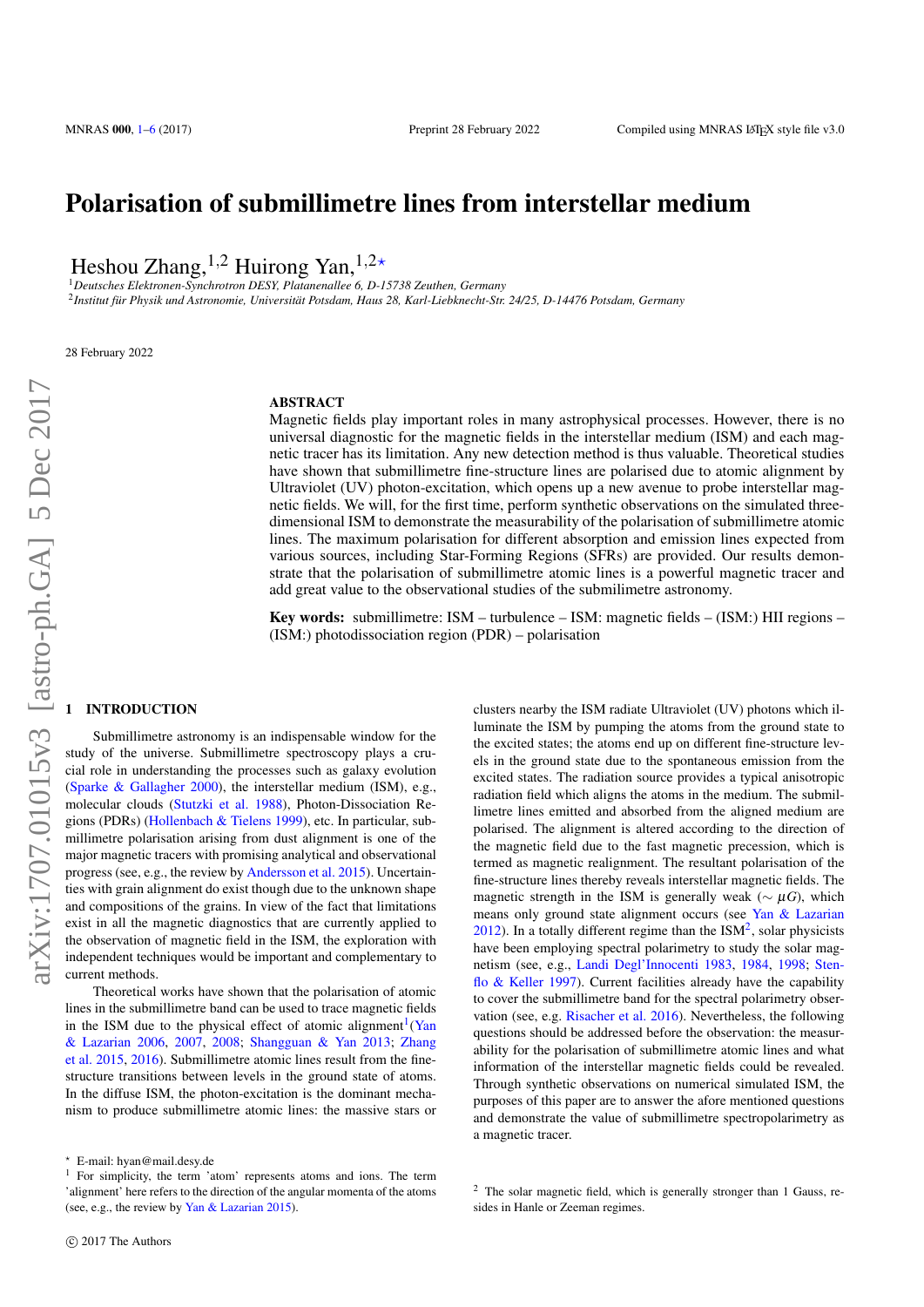#### 2 SUBMILLIMETRE SPECTROPOLARIMETRY IN THE ISM

Atomic lines in the submillimetre band are magnetic dipole transitions between the fine-structure levels in the ground state of the atoms. Hence, the decay rate for the atoms from the finestructure levels in the ground state is the magnetic dipole transition rate  $A_m$ , which, in ISM, is much lower than magnetic precession rate ν*L*. Thus, the alignment of atomic angular momentum can happen on both the upper and lower fine-structure levels of the magnetic dipole transition within the ground state. Therefore, both submillimetre absorption and emission atomic lines can be polarised (see [Yan & Lazarian](#page-5-12) [2012](#page-5-12) for details). The spectral polarisation is altered depending on the direction of magnetic field, and the Stokes parameters of the spectral lines,  $[I, Q, U, V]$ , are modulated accordingly [\(Landi Degl'Innocenti](#page-5-14) [1984,](#page-5-14) see also [Yan & Lazarian](#page-5-5) [2006\)](#page-5-5). The circular-polarisation *V*−channel does not exist since only the unpolarised background radiation is considered in this paper<sup>[3](#page-1-0)</sup>. The polarisation of submillimetre fine-structure lines from level  $J_1$  to level  $J_2$  in the ground state can be obtained based on results in [Yan](#page-5-5) [& Lazarian](#page-5-5) [\(2006\)](#page-5-5):

$$
P = \frac{-3\sqrt{2}\omega_{J_1J_2}^2\sigma_0^2(J_1,\theta_r)\sin^2\theta}{4 + \sqrt{2}\omega_{J_1J_2}^2\sigma_0^2(J_1,\theta_r)(2 - 3\sin^2\theta)}.
$$
(1)

The angles  $\theta_r$ ,  $\theta$  are defined in Fig. [1\(a\).](#page-2-0) The alignment parameter  $\sigma_0^2 = \rho_0^2/\rho_0^0$ , in which  $\rho_0^{0,2}$  are the ir-reducible density matrices for the atoms<sup>[4](#page-1-1)</sup>. The quantity  $\omega_{J_1J_2}^2 \equiv \{1,1,2; J_1, J_1, J_2\} / \{1,1,0; J_1, J_1, J_2\}$  is related to the atomic structure, where the matrices with  $\{\}$  are  $6 - j$  symbols that demonstrate the angular momentum coupling.

The polarisation is measured from the projection of the magnetic field on the picture plane. Thus the sign of the polarisation reveals the direction of the polarisation: '+' means parallel to the magnetic field whereas '−' means perpendicular. As demonstrated in Fig.  $1(b)$ , the polarisation is flipped from parallel to perpendicular at the flipping criteria  $\theta_r = 54.7^\circ$  ([Van](#page-5-18) Vleck angle, see Van [Vleck](#page-5-18) [1925;](#page-5-18) [House](#page-5-19) [1974\)](#page-5-19). When calculating the polarisation of the atomic lines, all the excitations from the ground state to multiple excited states should be included. The weight ratio of the transitions to different excited states varies with the type of radiation source. C II, for example, has two excited states:  $2S_{\frac{1}{2}}$  and  $2D_{\frac{3}{2},\frac{5}{2}}$ . The wavelength for the transition from the ground state  $2P^{\circ}$  to the excited state 2*S* is 1034Å and for the transition to 2*D* is 1334Å. As demonstrated in Fig.  $1(b)$ , the photon-excitation for the magnetic dipole transition [C II] $\lambda$ 157 $\mu$ *m* is dominated by  $2P^{\circ} \rightarrow 2D$ for the pumping stars with lower temperature and by  $2P^{\circ} \rightarrow 2S$ for higher temperature. The competition between C  $II\lambda$  1034Å and C II $\lambda$ 1334Å is balanced at  $T = 2.32 \times 10^4 K$ , where no polarisation is induced for  $\left[ \text{C II} \right] \lambda \frac{157 \mu m}{m}$ . Furthermore, the photon-excitation can be stronger if the radiation source is a star with higher temperature (with younger age), a larger radius (giant stars such as AGB stars), or a cluster with a larger amount of stars. As demonstrated in [Yan & Lazarian](#page-5-5) [\(2006\)](#page-5-5), the applicable regime to study magnetic fields with spectral polarimetry would be broader with a stronger radiation field.

<span id="page-1-1"></span><sup>4</sup> For example, the irreducible density matrix tensor for  $J/F = 1$  is  $\rho_0^2 =$  $[\rho(1,1) - 2\rho(1,0) + \rho(1,-1)]$  [\(Fano](#page-5-20) [1957;](#page-5-20) [D'Yakonov & Perel'](#page-5-21) [1965;](#page-5-21) [Bommier & Sahal-Brechot](#page-5-22) [1978\)](#page-5-22).

Table 1. MAXIMUM POLARISATION FOR SUBMILLIMETRE EMIS-SION LINES

| Species   | Transition                                      | Wavelength    | max(P)                       |
|-----------|-------------------------------------------------|---------------|------------------------------|
| [C]       | $3P_1 \rightarrow 3P_0$                         | $610 \mu m$   | $21\%^{a}$                   |
| [C I]     | $3P_2 \rightarrow 3P_1$                         | $370 \mu m$   | $18\%$ <sup>b</sup>          |
| [C II]    | $2P_{3/2}^{\circ} \rightarrow 2P_{1/2}^{\circ}$ | 157.7µm       | $28.5\%$ <sup><i>a</i></sup> |
| [O I]     | $3P_1 \rightarrow 3P_2$                         | $63.2 \mu m$  | $4.2\%$ <sup>a</sup>         |
| [Si I]    | $3P_1 \rightarrow 3P_0$                         | $129.7 \mu m$ | $20\%$ <sup>a</sup>          |
| [Si]      | $3P_2 \rightarrow 3P_1$                         | $68.5 \mu m$  | $18\%^{b}$                   |
| [Si II]   | $2P_{3/2}^{\circ} \rightarrow 2P_{1/2}^{\circ}$ | $34.8 \mu m$  | $12.6%^{b}$                  |
| $[$ S $]$ | $3P_1 \rightarrow 3P_2$                         | $25.2 \mu m$  | $3.2\%$ <sup><i>a</i></sup>  |
| [Fe II]   | $a6D_{7/2} \rightarrow a6D_{9/2}$               | $26.0 \mu m$  | $4.9\%$ <sup>a</sup>         |

Note: The table considers SFRs with young O,B-type stars *T* ∼[1 ×  $10^4 K$ ,  $5 \times 10^4 K$ ]. The sources inducing the maximum polarisation are marked correspondingly. Simulation shows that most of the lines can reach at least 80% of the maximum polarisation with all types of illuminating stars considered. The atomic emission lines are unpolarised if the upper level angular momentum  $J_u = 0, 1/2$ .

(a) Maximum at  $1 \times 10^4 K$  B-type stars.

(b) Maximum at  $5 \times 10^4 K$  O-type stars.

The submillimetre emission atomic lines are commonly observed in Star Forming Regions (SFRs), where young O,B-type stars are the dominant optical pumping source. The maximum polarisations of submillimetre emission lines from SFRs are presented in Table  $1<sup>5</sup>$  $1<sup>5</sup>$  $1<sup>5</sup>$ . As demonstrated in Table 1, the polarisation of submillimetre emission atomic lines is quite substantial for many elements in SFRs.

The submillimetre absorption atomic lines represent either the self-absorption of nebulae, or the absorption by the medium that resides on the line of sight. The maximum polarisation of submillimetre absorption lines with unpolarised background spectra and the corresponding pumping source are presented in Table 2. Note that the solar temperature  $(T \simeq 6 \times 10^3 K)$  is close to the temperature of the maximum-polarisation pumping source for most of the elements listed. Hence, an easy target to apply the polarisation of submillimetre fine-structure absorption lines as a magnetic tracer could be the magnetic field in the diffuse medium in solar system (e.g., comet magnetic fields or magnetic tail of planets).

## 3 SYNTHETIC OBSERVATIONS

Magnetic dipole transitions within the ground state in the diffuse ISM are mainly induced by photon-excitation. Collision excitation can be ignored in the diffuse ISM, whose density is below the critical density [\(Draine](#page-5-23) [2011\)](#page-5-23). Therefore, polarisation of submillimetre fine-structure lines is a perfect magnetic tracer in the diffuse ISM. The  $\left[ \text{C II} \right] \lambda 157 \mu m$  emission line is selected as the example spectral line in our simulation since  $C^+$  is one of the most

<span id="page-1-0"></span><sup>3</sup> Otherwise, circular polarisation appears in absorption lines if the alignment direction differs from the direction of polarised background radiation (see [Yan & Lazarian](#page-5-6) [2007\)](#page-5-6).

<span id="page-1-2"></span><sup>&</sup>lt;sup>5</sup> It is important for the readers to note that the results in this table are not conflicted with Table in the review [\(Yan & Lazarian](#page-5-12) [2012\)](#page-5-12). The table in that review demonstrated the polarisation induced by Interstellar Radiation Field (ISRF).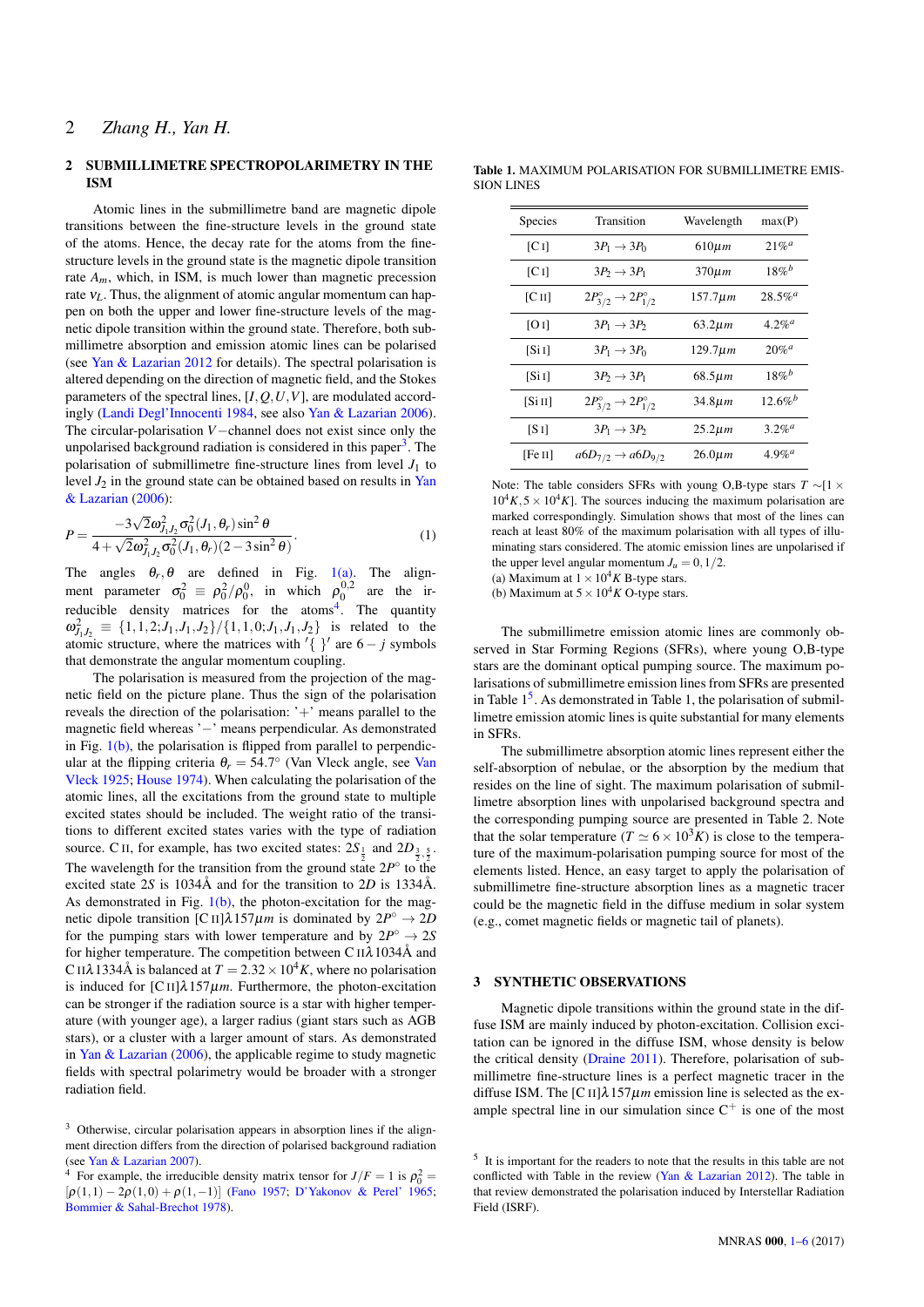<span id="page-2-0"></span>

Figure 1. (a) *xyz*−coordinate system with the line of sight along the *z*−axis, the *xy*−plane is the picture plane. The angle between magnetic field and line-ofsight is θ. The angle between the incidental radiation and magnetic field is θ<sub>r</sub>. θ<sub>0</sub> is the angle between line of sight and incidental radiation; (b) Polarisation of [C II] $\lambda$ 157 $\mu$ *m* emission line with different types of pumping source at  $\theta_0 = 90^\circ$ . The type of radiation source is marked on the *x*−axis at the corresponding temperature. The criteria where the induced polarisation equals zero are marked with dark solid-lines.

Table 2. MAXIMUM POLARISATION FOR SUBMILLIMETRE AB-SORPTION LINES

| <b>Species</b> | Transition                        | Wavelength    | $max(P/\tau)$         |
|----------------|-----------------------------------|---------------|-----------------------|
| [CI]           | $3P_1 \rightarrow 3P_2$           | $370 \mu m$   | 2%                    |
| [O I]          | $3P_2 \rightarrow 3P_1$           | $63.2 \mu m$  | $30.8\%^{b}$          |
| [O I]          | $3P_1 \rightarrow 3P_0$           | $145.5 \mu m$ | 49.1% $^{c}$          |
| [S 1]          | $3P_2 \rightarrow 3P_1$           | $25.2 \mu m$  | $30.1\%$ <sup>d</sup> |
| [S 1]          | $3P_1 \rightarrow 3P_0$           | $56.3 \mu m$  | $45.2%$ <sup>e</sup>  |
| [Si I]         | $3P_1 \rightarrow 3P_2$           | $370 \mu m$   | 2%                    |
| [Fe II]        | $a6D_{9/2} \rightarrow a6D_{7/2}$ | $26.0 \mu m$  | $9.9\%$               |

Note: The table considers all different types of illuminating star with temperature range  $[2.5 \times 10^3 K, 5 \times 10^4 K]$ . The environments that induce the maximum polarisation are marked. Simulation shows that most of the lines can reach at least 80% of the maximum polarisation in any environment for strong pumping. The atomic absorption lines are unpolarised if the lower level angular momentum  $J_l = 0, 1/2$ .

(a) Almost no variation of maximum polarisation with different sources. (b) Maximum at  $5 \times 10^3 K$  K-type stars.

- (c) Maximum at  $6 \times 10^3 K$  F,G-type stars (e.g., the Sun).
- (d) Maximum at  $3.7 \times 10^3 K$  M-type stars, AGB stars, etc.

(e) Maximum at  $4.1 \times 10^3 K$  K-type stars.

(f) Maximum at  $1 \times 10^4 K$  B, A-type stars.

important and most common species in the ISM. Numerical simu-lations in this paper are performed with the PENCIL-code<sup>[6](#page-2-2)</sup>. First, a

<span id="page-2-1"></span>bar-shaped PDR with the mean field direction along the bar is considered. Fig.  $2(a)$  are the maps of polarisation on the picture plane for the radiation source positioned with different line-of-sight angle  $\theta_0$ . The magnetic component on the picture plane is along the long-axis of the rectangular and the direction of the induced polarisation is either parallel or perpendicular to it. Therefore, the magnetic component on the picture plane could be indicated by the dominant direction of the polarisation with a 90°-degeneracy, which is independent of the direction of incidental radiation. Furthermore, the magnetic direction is varied in the whole space and the resultant polarisation is compared with the magnetic component on the picture plane. As shown in Fig.  $2(b)$ , 2-dimensional (2D) polarisation direction readily reveals the projection of magnetic field on the picture plane with a 90°-degeneracy. Furthermore, 3D magnetic direction can be deduced given enough priori information, such as the detection of the polarisation of multiple  $(\geq 2)$  submillimetre lines at the same spot. In addition, the maximum polarisation for the 'parallel' and 'perpendicular' case are different. As demonstrated in Fig. [2,](#page-3-2) the 'parallel' case has a maximum of 12% polarisation whereas the 'perpendicular' case is very likely to produce more than 20% polarisation. Hence, the measurement of the degree of polarisation will help break the 90◦−degeneracy and thus provide us with an accurate measurement of the magnetic fields.

On the scale equal or smaller than a few *pc*, the magnetic field can be approximated with a mean direction because the coherence length of interstellar magnetic field is in the *hpc* scale (see [Arm](#page-5-24)[strong et al.](#page-5-24) [1995;](#page-5-24) [Chepurnov & Lazarian](#page-5-25) [2010\)](#page-5-25). MHD simulations are performed to generate a  $512 \times 512 \times 16$  trans-Alfvenic turbulence data cube with the mean magnetic field  $B_0 = 3\mu G$ , a typical H II Region. The Alfvenic-Mach number of the generated ISM is 1.06. A massive B9-type star radiates UV-photons to illuminate the medium. As demonstrated in §2, the atoms in the ISM are aligned and thus the submillimetre transitions within the ground state of

<span id="page-2-2"></span><sup>6</sup> See [https://code.google.com/archive/p/](https://code.google.com/archive/p/pencil-code/) [pencil-code/](https://code.google.com/archive/p/pencil-code/) for details.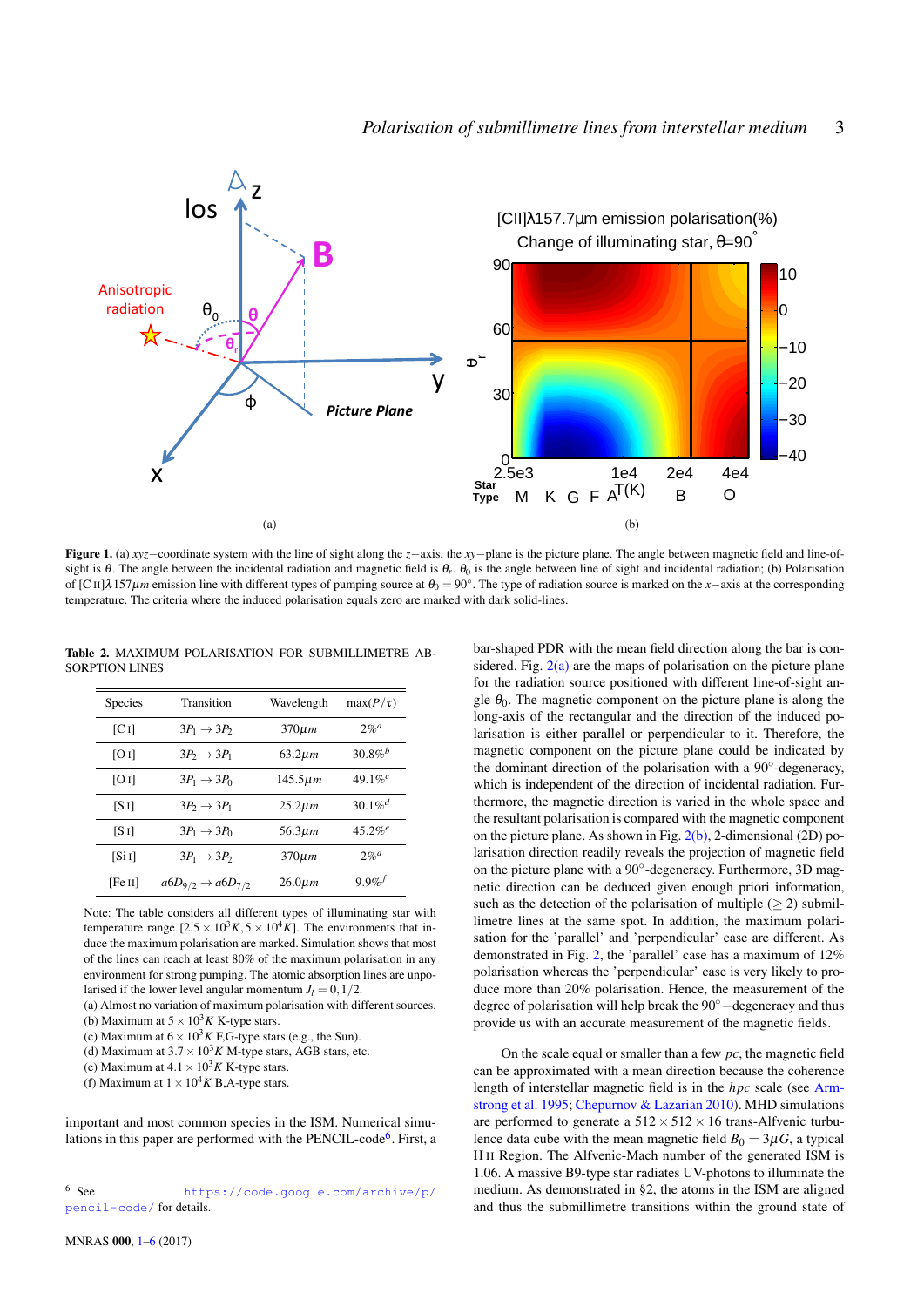# 4 *Zhang H., Yan H.*

<span id="page-3-0"></span>

**Figure 2.** (a)  $[C \Pi] \lambda 157 \mu m$  polarisation maps for a bar-shaped PDR with different inclination angle of the radiation source  $\theta_0$ . The mean magnetic direction is along the bar; (b) Polarisation of [C II] $\lambda$ 157 $\mu$ *m* emission line on the picture plane with different magnetic direction for  $\theta_0 = 90^\circ$  with a B9-type pumping star  $(T = 1 \times 10^4 K)$ . The black bars are the direction of polarisation expected. The degree of polarisation is marked by the length of bars and the background colour. The magnetic magnetic field on the picture plane is marked as orange arrows.

atoms are polarised. Synthetic observations for the polarisation of fine-structure emission lines are performed on the simulated ISM with the *xy*−axis being the coordinates system for the polarimeter of the telescope. Presented in Fig.  $3(a)$  is the schematic of the synthetic ISM. The simulated area corresponds to an  $1pc \times 1pc$  area on the picture plane. The ISM is observed along the *z*−direction. The line-of-sight optical depth  $\tau_0 = 0.2pc$  is sliced into 16 layers. The velocity at each grid is assumed to have a Gaussian-distribution broadening with  $\sigma = v_A = 0.36 \frac{km}{s}$ , in which  $v_A$  is the Alfven speed obtained from the simulation. The angle between the magnetic direction at the *k*th layer and the *x*−axis is  $\psi_k$  and the lineof-sight velocity at the  $k$ th layer is  $v_k$ . The line-of-sight velocity is resolved with a spectral resolution  $\delta v = 0.2 \frac{km}{s}$ , which is depicted by the colour of the velocity contour in Fig.  $3(a)$ . A line-of-sight integration at the velocity cut  $v_z = v_0$  with a spectral resolution  $\delta v$  is performed by selecting the grids with corresponding line-of-sight velocity  $v_0 - \delta v \le v_k \le v_0 + \delta v$ , and considering the density of the grid as the weighting parameter. The Stokes parameters at the *k*th layer are denoted by  $[I_k, Q_k, U_k, V_k]$ . The linear terms of the observed Stokes parameters at velocity  $v_0$  are therefore:

$$
Q(v_0) = \int_0^{\tau_0} \int_{v_0 - \delta v}^{v_0 + \delta v} \mathcal{N}(v_k, \sigma^2) \rho(Q_k \cos 2\psi_k + U_k \sin 2\psi_k) dv d\tau,
$$
  

$$
U(v_0) = \int_0^{\tau_0} \int_{v_0 - \delta v}^{v_0 + \delta v} \mathcal{N}(v_k, \sigma^2) \rho(-Q_k \sin 2\psi_k + U_k \sin 2\psi_k) dv d\tau.
$$
 (2)

Fig. [3\(b\)](#page-4-1) demonstrates the full polarisation map with the 17" angular resolution cutting at  $v_z = 0 \frac{km}{s}$ . The bars on the map depict the direction of polarisation at the corresponding grid. The length of the bars are proportional to the degree of polarisation, which is also marked by the colour on the background contour. As seen from Fig.  $3(b)$ , the dominant polarisation direction is along either *x*−axis or *y*−axis direction. The measurability of the polarisation of the submillimetre lines is substantial because the grid points, except for those near the flipping criteria (see definition in

<span id="page-3-2"></span><span id="page-3-1"></span>§2, marked in Fig. 3b), show more than 10% of polarisation. The white-squared area in Fig.  $3(b)$  is measured with a higher resolution  $(4.5)$  at different velocity cuts in Fig.  $3(c)$  and Fig.  $3(d)$ . The projection of the magnetic field lines on the picture plane of the corresponding velocity layer are marked as the orange lines. By comparing with Fig.  $3(b)$ , Fig.  $3(c)$  and Fig.  $3(d)$  demonstrate that the polarisation of the submillimetre fine-structure lines reveal the magnetic pattern in a smaller scale with the telescope of a higher angular resolution (e.g., the fluctuation in the upper left area of Fig. 3d). In addition, the difference between Fig.  $3(c)$  and Fig.  $3(d)$ shows that the polarisation measured at different velocity slices can be used to depict the line-of-sight magnetic fluctuation. Analysing the polarisation of submillimetre lines with a higher spectral resolution thus gives us ample information of the interstellar turbulence on various scales.

# 4 DISCUSSION

The numerical simulations performed in this paper demonstrate the applicability of the polarimetry of atomic lines in tracing magnetic fields in ISM. The line-of-sight dispersion of magnetic fields in real H II Regions can only be less and the degree of polarisation observed should be higher than that obtained from the synthetic observations in this paper, because the synthetic observations performed are in trans-Alfvenic ISM whereas the scale of H II Regions (normally a few *pc*) is 2 decades smaller than the injection scale of the magnetic fields in the galaxy (100*pc*, see [Armstrong](#page-5-24) [et al.](#page-5-24) [1995;](#page-5-24) [Chepurnov & Lazarian](#page-5-25) [2010\)](#page-5-25). Moreover, the simulations performed in this work are dimensionless thus this paper also unveil the potential of studying magnetic fields with the polarimetry of atomic lines in other environments. For instance, observations of the submillimetre spectro-polarimetry from the medium in interplanetary disk will provide us the opportunity to study the local turbulence. On one hand, the spatial distribution of the interplanetary magnetic turbulence can be attained by tracing the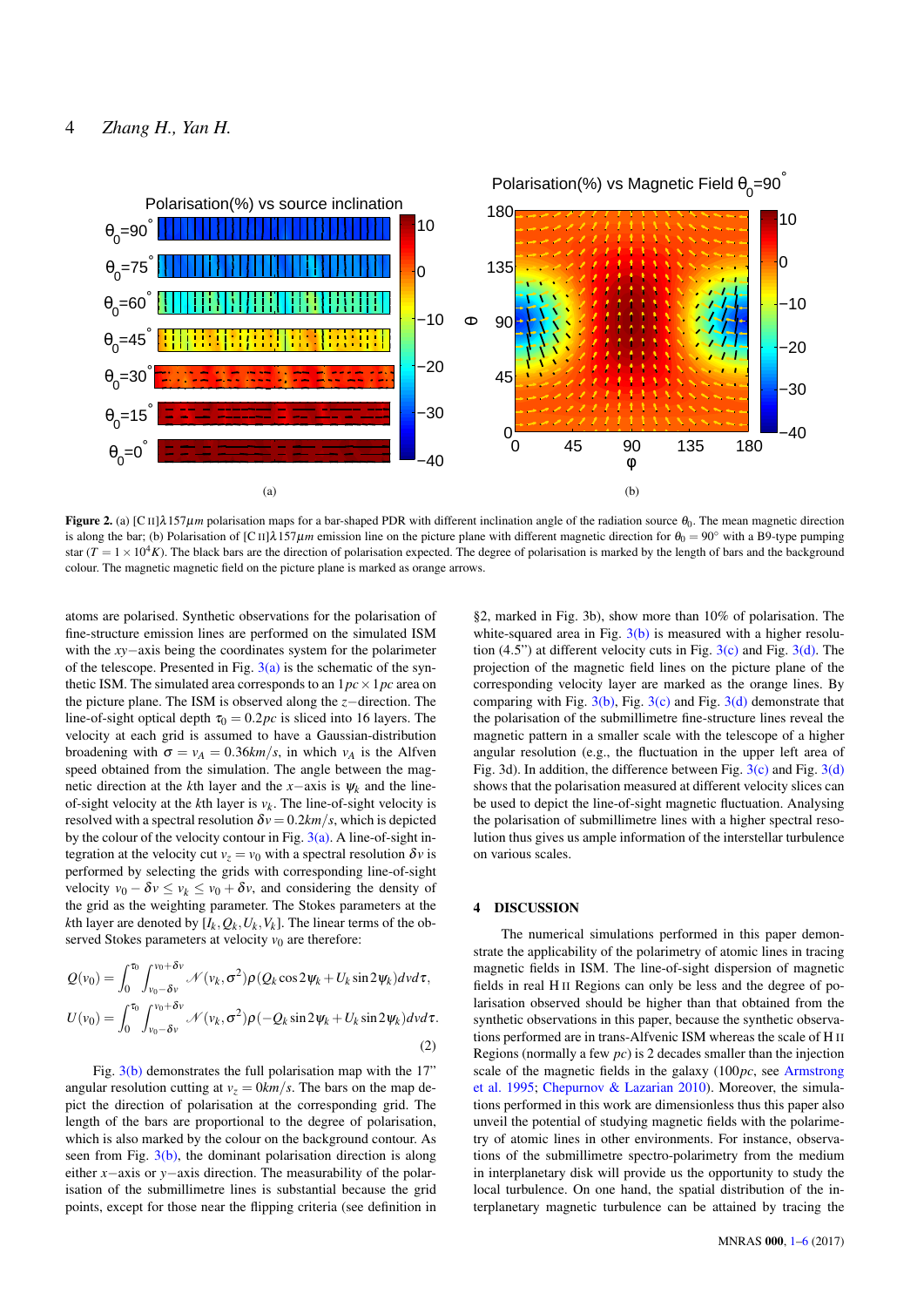<span id="page-4-0"></span>

<span id="page-4-1"></span>[C II]λ157μm polarisation (%) v<sub>z</sub>=0km/s

<span id="page-4-2"></span>Figure 3. (a)The schematic for H II Regions. The mean magnetic direction *B*<sup>0</sup> is parallel to the *x*−axis. Blue arrows are the magnetic direction at the corresponding grid. The radiation source is a B9-type star  $(T = 1 \times 10^4 K)$ . Different line-of-sight velocities  $v_k$  are marked with different colours in the velocity contour map in the upper right; (b) The full polarisation map cutting at  $v_z = 0$ km/*s* with the 17" angular resolution. Bars represent the direction of polarisation at the corresponding grid with the length of bars and the colour on the background showing the degree of polarisation. The dashed-dot purple lines denote the theoretical sign-flipping criteria for polarisation (see §2); (c)(d) The polarisation maps with the 4.5" angular resolution for the white-square region in (b) cutting at  $v_z = +1km/s$  and  $v_z = -1km/s$ , respectively. The orange lines are the projection of magnetic field lines on the picture plane. Blank areas on the contour mean there being no cell with the cutting velocity along the line of sight in the corresponding grid.

polarimetry of atomic lines from comets, along their trajectories as demontrated in Fig. [2\(b\)](#page-3-1) in a way similar to Na D2 line that was studied earlier [\(Shangguan & Yan](#page-5-8) [2013\)](#page-5-8). On the other hand, the time evolution of the turbulence in the magnetosphere of the planets can be studied by tracing the polarisation of atomic lines due to the absorption in the magnetosphere. Furthermore, the submillimetre fine-structure lines such as C II158µ*m* from PDRs are bright in those early star-forming galaxies (see, e.g., [Lagache et al.](#page-5-26) [2017\)](#page-5-26). The neighbouring stars and the AGN (Active Galactic Nuclei) in these galaxies can provide anisotropic radiation fields and <span id="page-4-3"></span>thus those fine-structure lines can be polarised according to the direction of magnetic fields in the early galaxies. Last but not the least, the multi-species atomic and ionic lines detected from the illuminated medium between galaxies- such as in Magellanic Stream [\(Fox et al.](#page-5-27) [2013\)](#page-5-27) and the H I envelope around the NGC4490/4485 system [\(Clemens et al.](#page-5-28) [1998\)](#page-5-28)- can be utilised to investigate the intergalactic magnetic fields with atomic alignment.